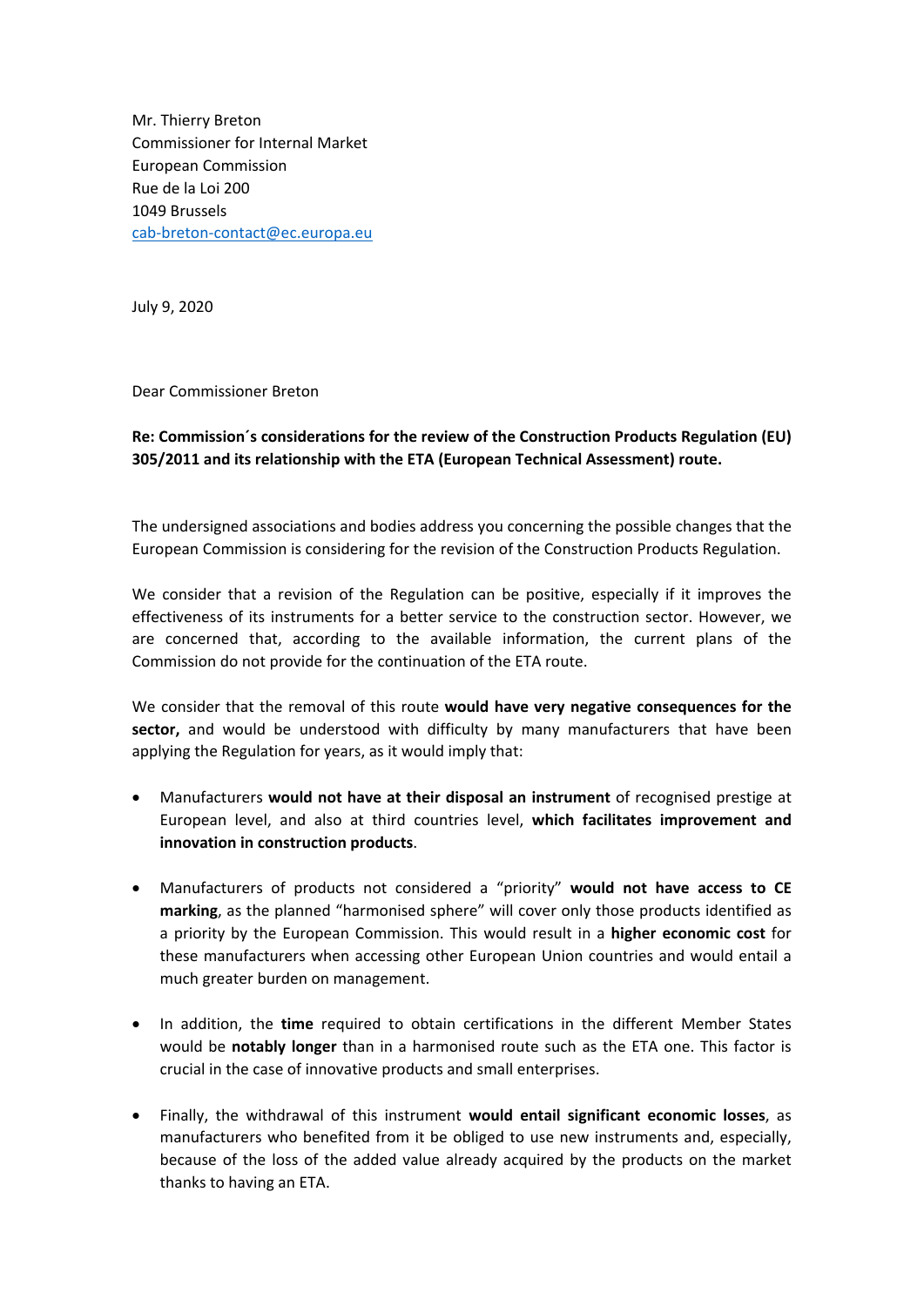As you know, the Construction Products Regulation establishes the ETA route for **any product** that cannot benefit from a harmonised standard, enabling access to the European market to any manufacturer with a product in this situation.

Below, we indicate some outstanding aspects of this route that, in our activity, we have found to be the most relevant:

- It enables innovative products to access the European Union countries by means of **CE marking**.
- It offers a harmonised mechanism, officially recognised and appreciated by the market, and reasonably agile for an innovative product or a product without a standard to demonstrate its performance, according to the requirements applying in the various Member States of the European Union. **It is therefore the way in the Regulation that makes possible the internationalisation of innovative products and products without a standard.**
- It is particularly useful for innovative products, little known products and niche products, kits and complex products.
- ETAs are an instrument of recognised prestige in Europe and also in third countries on different continents. For example, recently, EOTA has signed an agreement with the American organisation for the assessment-ICC-ES by which both organisations can share their technical specifications. This agreement will facilitate the marketing of European products on the US market.
- In addition to market access, the ETA route also contributes to the knowledge of innovative products. In fact, we have found that **it is an instrument that facilitates the innovation of construction products in Europe**.
- According to figures given by EOTA, there are currently more than **8.000 ETA** issued in Europe for around **2.700 manufacturers**, both SMEs and large enterprises.

For the above reasons, and in order to prevent the disappearance of an instrument that, in our experience, facilitates innovation and enables the internationalisation of both innovative products and products without a harmonised standard, **we request that the ETA route be maintained in the Construction Products Regulation revision**.

Yours sincerely,

Signed by (see following page)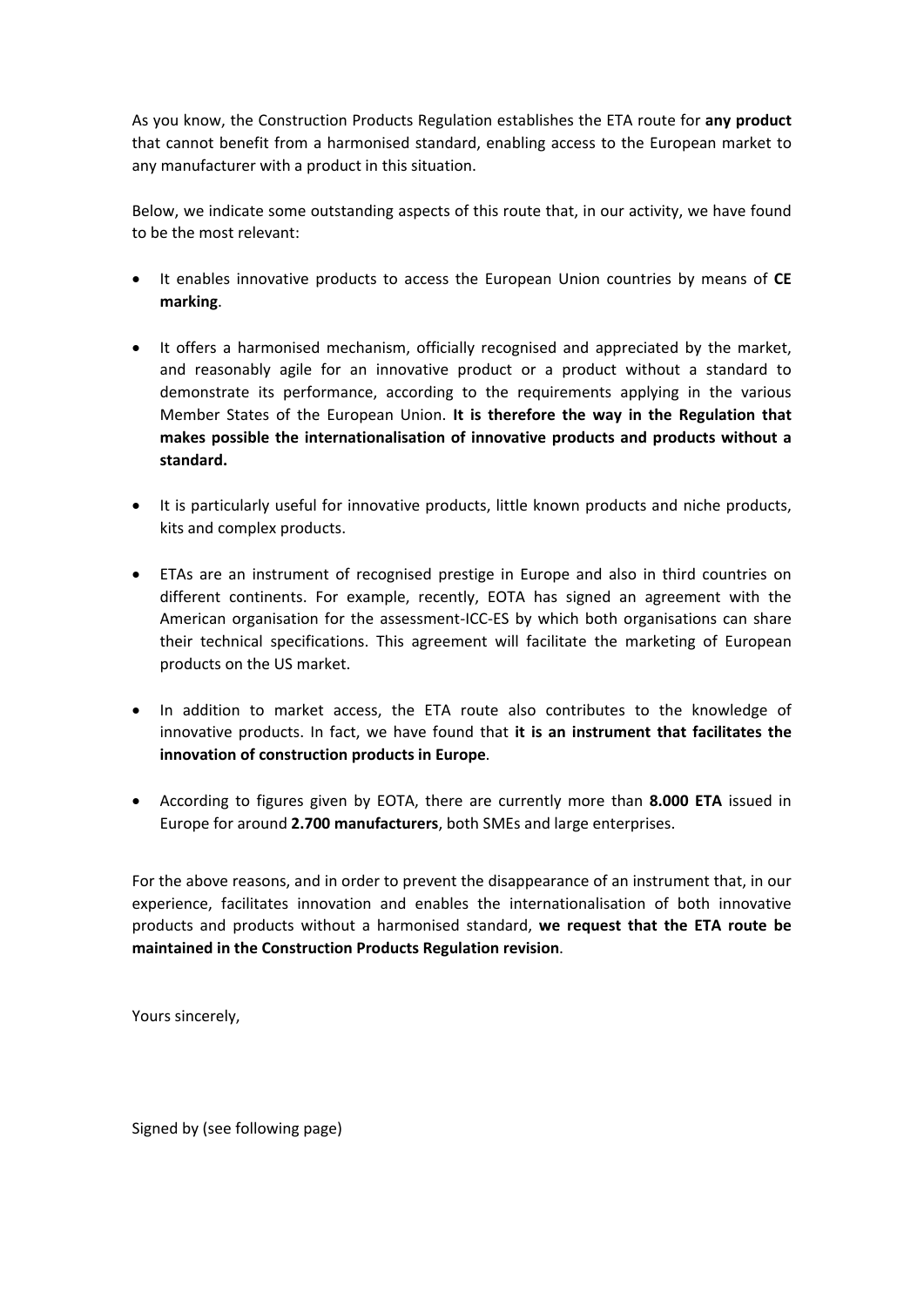





asociación de empresas de control de calidad<br>y control técnico independientes









**CSIC** 



Instituto de Tecnología de la Construcción de Cataluña



Confederación Española de Asociaciones de Fabricantes de Productos de Construcción **(1)** http://www.cepco.es

> Confederación Nacional de la Construcción www.cnc.es

Plataforma Tecnológica Española de la Construcción https://plataformaptec.es/

Asociación de Empresas de Control de Calidad y Control Técnico Independientes https://aeccti.es/

Asociación de Fabricantes de Morteros y SATE https://anfapa.com

Asociación Española de Sociedades de Protección Contra Incendios www.tecnifuego.org/es

Consejo Superior de los Colegios de Arquitectos de España www.cscae.com

Consejo General de la Arquitectura Técnica de España http://www.arquitectura‐tecnica.com/

Instituto de Ciencias de la Construcción Eduardo Torroja www.ietcc.csic.es

Instituto de Tecnología de la Construcción de Cataluña https://itec.es/

> Fundación Tecnalia Research & Innovation www.tecnalia.com

Miguel Angel Pérez Navarro Presidente

Juan Lazcano Acedo Presidente

Carlos Martínez Bertrand Director Gerente

Manuel Miranda Cadórniga Presidente

Francesc Busquets Viñallonga Presidente

Adrián Gómez Pérez Presidente

> Lluís Comerón Graupera Presidente

Alfredo Sanz Corma Presidente

Ángel Castillo Talavera Director

> Francisco Diéguez Lorenzo Director General

Iñaki San Sebastian Arratibel CEO